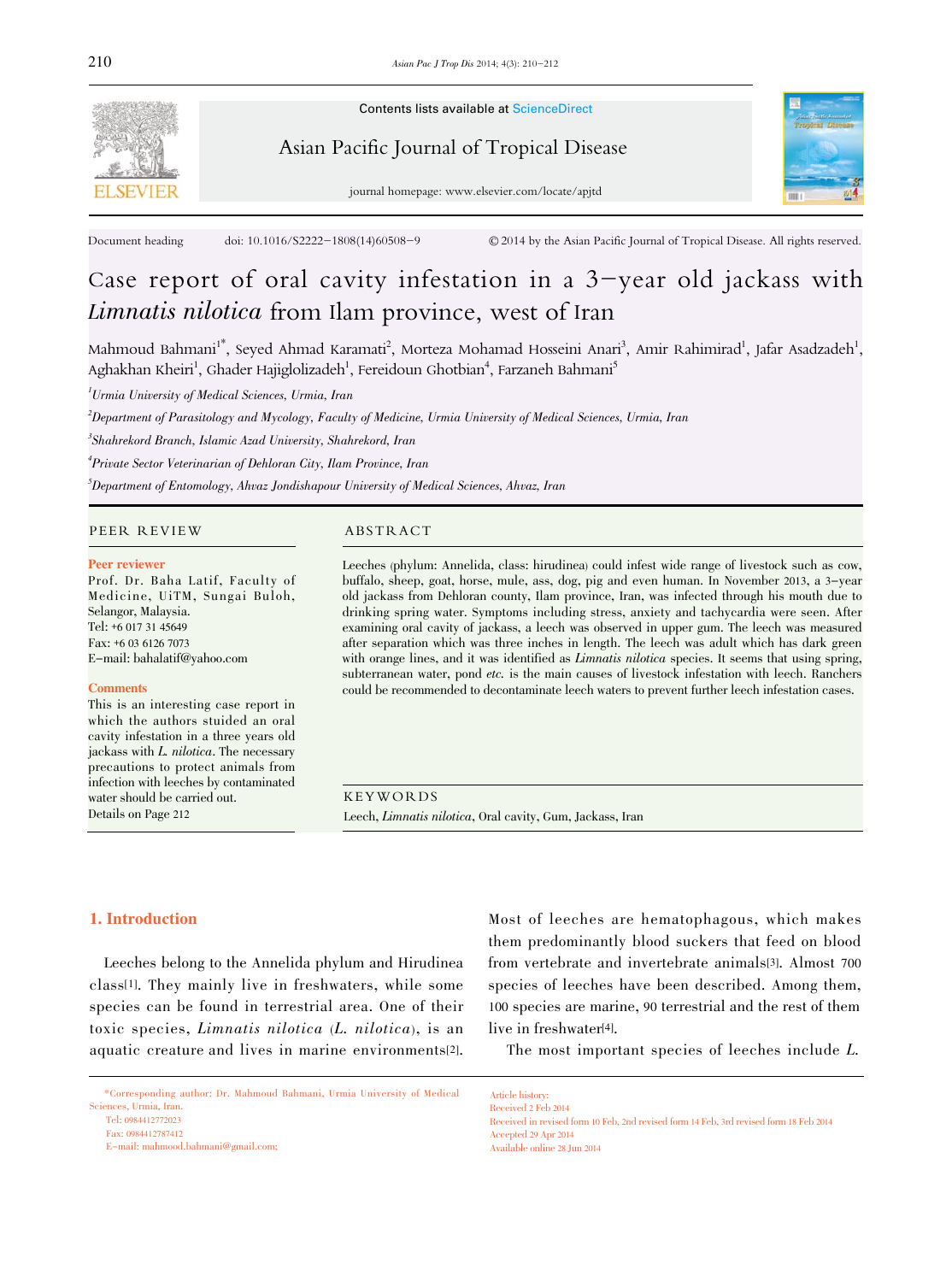nilotica, Haemadipsa zylanica, Haemadipsa sylvestris, Hamadipsa picta, Myxobdella africana, Dinobdella ferox, Phytobdella catenifera, and Theromyzon tessulatum[5-7].

 L. nilotica is an aquatic leech which inhabits lakes and streams. It may enter the animal body through drinking from infested waters and most of them attach to the oral cavity or respiratory passages[1,8,9].

The major infestation complications by aquatic leech include anemia, difficulty in swallowing, breathing, cough, fever, chest pain, vomiting, bloody diarrhea and vaginal bleeding[10]. The cow, buffalo, sheep, goat, horse, mule, ass, dog, pig and human are often infested with leech[11,12]. Hirudiniasis is not common in animal and human[10].

The present study is a case report of infestation of a 3-year old jackass in Ilam province which located in the west of Iran.

#### 2. Case report

In November 2013, a 3-year old jackass from Sangarnader village in Dehloran county, Ilam province, was infested by a number of leeches in his oral cavity upper gum. After examination and observation of the oral cavity, a leech with dark green and orange lines in lateral was determined. After removal of leech from the gum by rubbing dirt on the position, it was identified as L. nilotica (Figure 1). The strong jaws and muscular suckers at the anterior and posterior ends were observed. The leech had dark-green color surface with rows of green spots on the dorsal surface, and yellowish-orange and dark-green bands on either side with a 100 mm length, which was identified as L. nilotica species[13].



Figure 1. Attached L. nilotica to oral cavity of the 3-year old jackass.

The muscle suckers and strong jaws at the anterior and posterior ends, dark green surface colour with rows of dark green spots on the dorsal surface and the yellowish orange and green bands on both sides of a body with <sup>30</sup>-<sup>100</sup> mm length, were the main characters of the identification of L. nilotica species[10].

# 3. Discussion

The leeches are assumed as the agents of new emerging zoonotic diseases<sup>[11]</sup>. Several cases of leech infestation in cow, sheep, goat, lamb, goat, dog and chicken have been reported in Iran. The first report of leech infestation in sheep was reported in Dehloran city in Iran. In this report, the Kurdish breed's sheep was infested with leech of L. nilotica<sup>[10]</sup>. Bahmani et al. reported oral infestation of 3-year old pregnant cow with signs of increased temperature, increased heartbeat and respiration rate, incidence of anemia in normocytic and normochromic types along with leukocytosis and neutrophilia[13]. The first global report of oral hirudinea in chicken with L. nilotica has been reported in Ilam province, located in the west of Iran<sup>[14]</sup>. The report of oral infestation of a lamb and goat with leech of L. nilotica species has also been studied[15,16]. Bahmani et al. reported the infection of a male dog from Shahrekord (South-West of Iran), in which the complete interpret of leech infected blood test of dog showed about 3% anemia. The hemoglobin amount was reduced by 1 unit and fibrinogen was also determined three times over the normal range in which its reason was due to tissue damage caused by the leech. The amount of lymphocytes segments were also 75%, which has been indicated on a type of topical acute infection[17]. In the earlier studies, the reports of livestock's infection were in oral region[14-17]. In our study, the jackass was also infested in oral cavity. In the other parts of Iran, livestock infected by leech had been reported. Gharadaghi et al. reported a case of stillbirth in 4-year old pregnant goat due to leech[17].

The background of using spring, subterranean water, pond, etc. is the main causes of livestock infestation with leech. Ranchers are recommended to decontaminate leech infected waters to prevent infection cases.

# Conflict of interest statement

We declare that we have no conflict of interest.